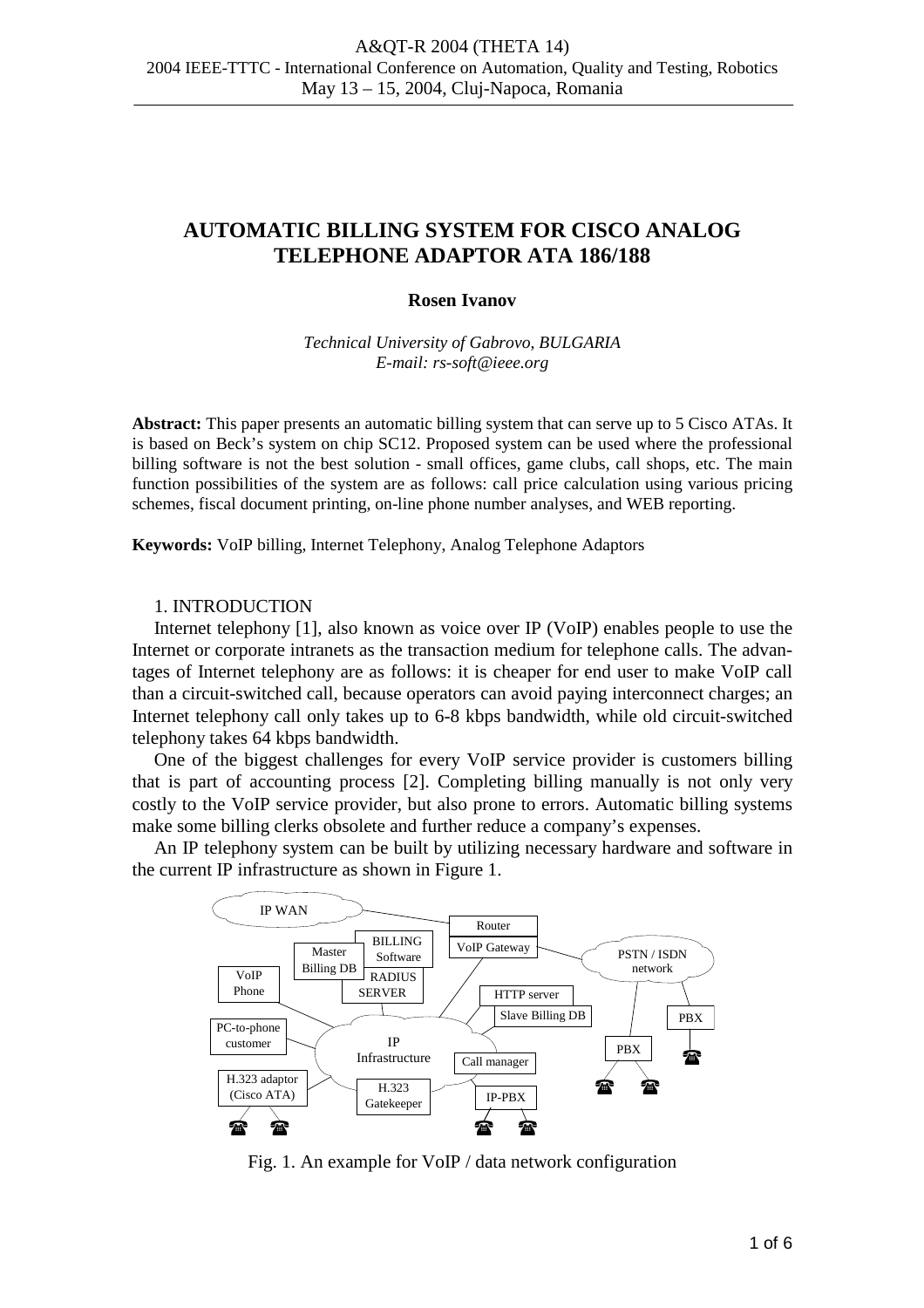#### A&QT-R 2004 (THETA 14) 2004 IEEE-TTTC - International Conference on Automation, Quality and Testing, Robotics May 13 – 15, 2004, Cluj-Napoca, Romania

Using routers and gateways to connect Private Branch Exchange (PBX) from Personal Switching Telephony Networks (PSTN) can carry voice traffic over data IP networks. Long distance calls can be routed over the Wide Area Network (WAN) link. Call management software and VoIP terminals are deployed in the existing IP networks at each remote site.

To support VoIP, standards as International Telecommunication Union (ITU-T) H.323 and Session Initiation Protocol (SIP), are being recommended and developed. The dominant standard is H.323 [4] that is series of recommendation to enable multimedia (voice, data, and video) communications in packet-switched networks. The VoIP is based on reduced functions of the H.323 for voice only support.

Up to date VoIP billing systems [6, 7] are used with any Remote Authentication Dial-In User Service (RADIUS) server which supports the VoIP functionality and provide the ability to define the structure of authentication and accounting tables. RADIUS uses a single authentication server to centralize security on networks with large modem pools. Professional billing systems have billing software built inside of the RADIUS server. This architecture provides high processing speed and data security.

When number of customers is small (game clubs, small offices, and etc.) professional billing software is not the best solution. This paper describes VoIP billing system for Cisco ATA 186/188 [3] which works as VoIP (H.323) terminal. The system can handle simultaneously up to 10 regular analog phones.

## 2. BILLING SYSTEM ARCHITECTURE

The Cisco ATA allows regular analog telephones to operate on IP-based telephony networks. Cicso ATA supports two RJ-11 ports (that can connect to any analog telephone device) each with an independent phone number. Both ports work simultaneously. An Ethernet RJ-45 10Bate-T (ATA186) or 10/100Bate-T (ATA188) uplink port is used to connect ATA to an HUB or switch. The architecture of proposed billing system is shown in Figure 2.



Fig. 2. Billing System Architecture

The billing system is based on Beck's System on Chip SC12 [8]. This single-chip personal computer with a built-in controller AMD186@20MHz and hardware-software possibilities for operation in network environment can handle at this moment up to 5 Cisco ATA 186/188. The system's customers can see information about their phone call on LCD display from Display Electronik GmbH (DEM 20231SYH, 20x2 STN matrix):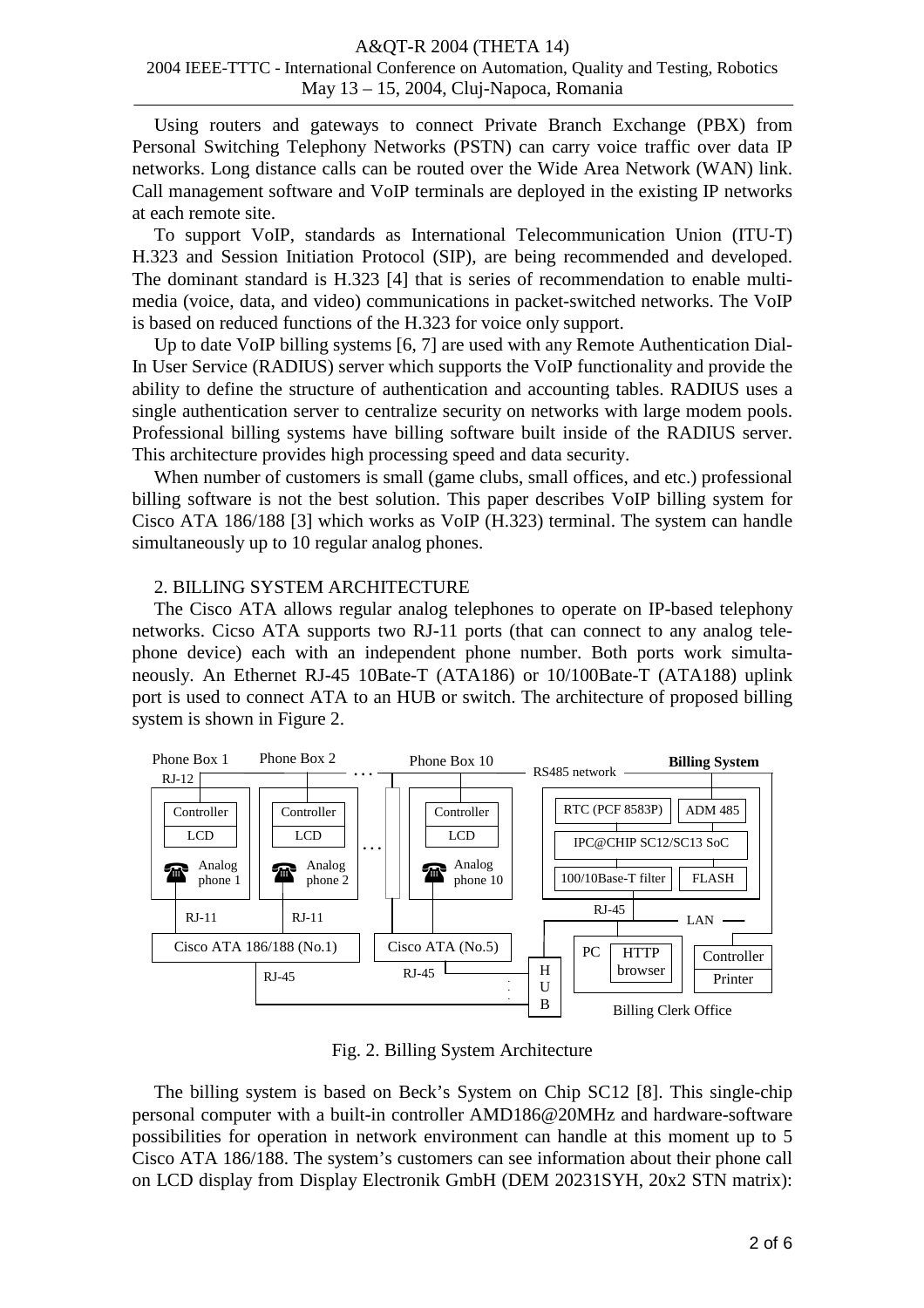#### A&QT-R 2004 (THETA 14)

## 2004 IEEE-TTTC - International Conference on Automation, Quality and Testing, Robotics May 13 – 15, 2004, Cluj-Napoca, Romania

call status, phone number, call time, and call price.

For the particular solution following modules of SC12 are used:

- Ethernet transceiver (10 Base-T): connection to LAN;
- IDE interface: access to external Compact Flash disk (64MB from SanDisk GmbH);
- Serial interface configured as RS485: connection with LCD and printer controllers;
- I2C interface: connection with Real Time Clock (RTC): billing software uses RTC to obtain call date and time;
- Internal Flash disk: billing system code and configuration files;
- Internal DRAM.

## 3. BILLING SYSTEM SOFTWARE

Cisco ATAs support H.323 stack. The Q.931 signaling messages are carried in TCP packets and provides logical connection between the calling and called parties. The H.245 media and conference control protocol is used for the two connected parties after Q.931 establishment to exchange information. Real Time Protocol (RTP) and Real Time Control Protocol (RTCP) are used for actual media transmission.

The proposed billing system uses NPrintf capability of Cisco ATAs. Integrated in ATA UDP client sends in real-time information related to the call signaling and processing events (Figure 3).

```
0113596635004 active @0x3eb05a06 (GK @0x3fff0373) 
... 
Q931->0:Connect 
... 
OpenRtpRxPort(0,0x0,10000):1 
RTP Rx Init: 0, 0 
... 
RTP Tx Init: 0, 0 
[0]DTMF 1 , insum:606826 
SIGNAL OOB CallChannel[0] digit[49] 31 10000 
... 
SCC->(0 0) <cmd 11> 
H245<-0:EndSessionCmd 1 
0: Close RTPRX
```
Fig. 3. Information from Cisco ATA UDP client

To activate this ATA's feature IP address and port of UDP server must be initialized (via WEB Configuration page or TFTP). For each ATA an UDP server is activated. These servers are part of billing software. They are runned under control of multi-task Real Time Operation System (RTOS) of SC13 and analyze information from UDP clients (number entering, dialing, call duration).

Proposed billing system supports various number of pricing schemes: destination of the call, call duration, day of week, time of day, discounts and promotions. The billing system database written in external Flash disk contains all fixed, mobile, pager and satellite entries extracted from the ITU-T E.164 [?] database. At this time database holds about 500,000 entries. System administrator can update E.164 database via FTP session.

The software is built as a set of separate modules.

3.1. Description of the most important modules

3.1.1. INIT. This module initialize hardware and software according to values of variables from system configuration file CHIP.INI (section INIT): ATA IP addresses,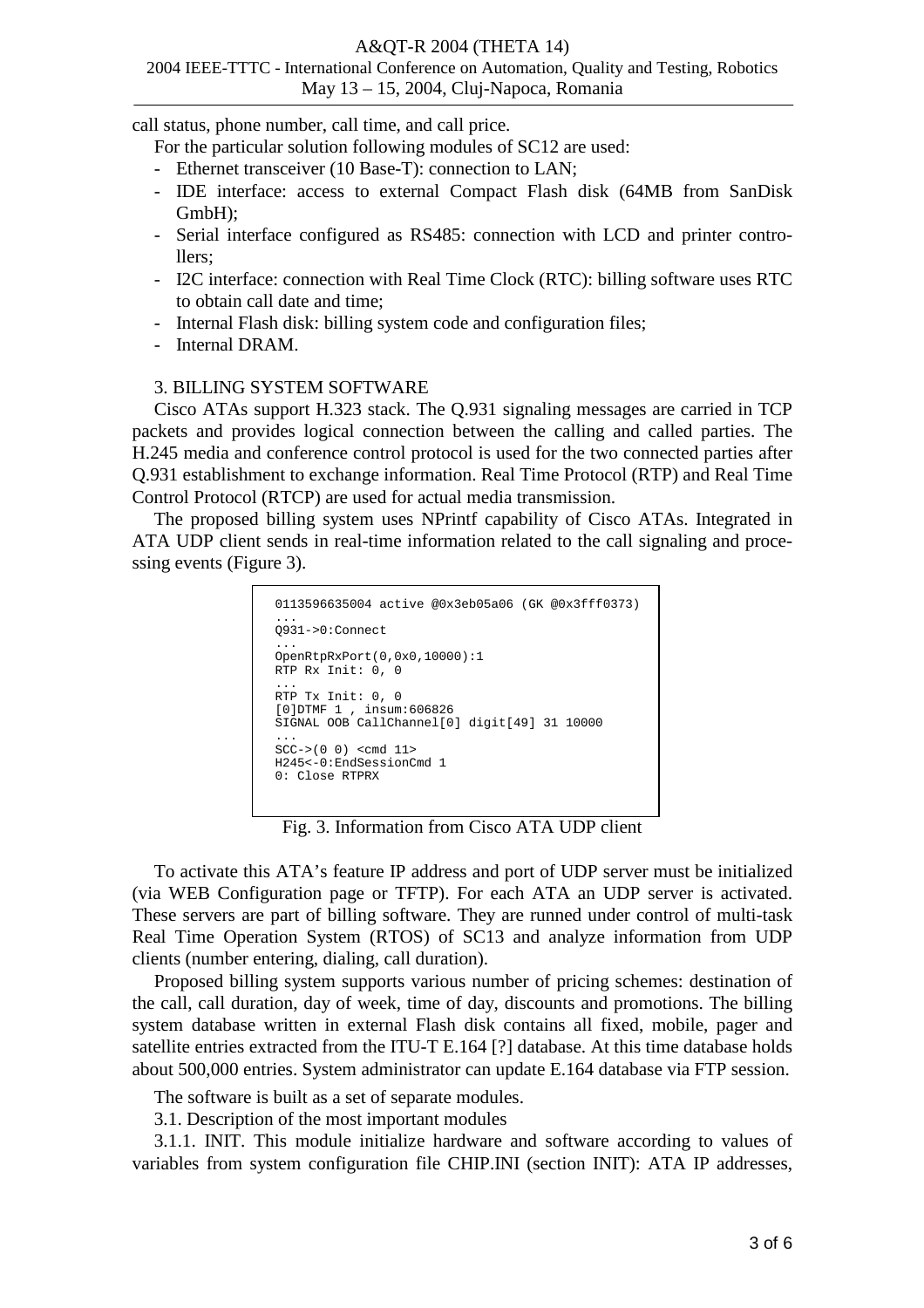### A&QT-R 2004 (THETA 14)

# 2004 IEEE-TTTC - International Conference on Automation, Quality and Testing, Robotics May 13 – 15, 2004, Cluj-Napoca, Romania

UDP ports, number of phone lines, file specification of configuration files and E.164 database, and etc.

3.1.2. UDPSERVER. Each UDP server listen described in INIT section UDP port. UDP servers analyze information in UDP datagrams and if necessary send information to LCD display via RS485 interface. We use a 6-state model to describe the status of each telephone line:

- Status 1, "No action";
- Status 2, "Phone number entering";
- Status 3, "Dialing";
- Status 4, "Call in progress";
- Status 5, "Hang up";
- Status 6, "Show result".

Figure 4 shows used state model, where  $s_i$  represents state *i*, *i*=1-6 and  $s_{i,j}$  represents transaction from the state *i* to the state *j*.



Fig. 4. Phone line 6-state model

3.1.3. LCDCONTROL. This module sends to the each LCD controller messages that must be displayed on the display.

3.1.4. On-line phone numbering analyses (OPNA). This module analyzes each entered digit during state 2 and recognizes country code and city of called party. To do this module uses information extracted from the E.164 database. The system customers must enter phone number in international format with prefix "00" in beginning. OPNA module parses phone number to country code (CC), national destination code (NDC), and subscriber number. The customer can see on LCD country and city name immediately after country and city code has been recognized, as shown in Figure 5. When an invalid number has been entered OPNA via LCDCONTROL module sends an alert message to customer.



Fig. 5. An example for information displayed on LCD

3.1.5. HISTORY. For each phone call this module writes to the external Flash compact disk following information: phone line number (1-10), phone number, call date and time, call duration, and call price. This information is used when a report must be generated.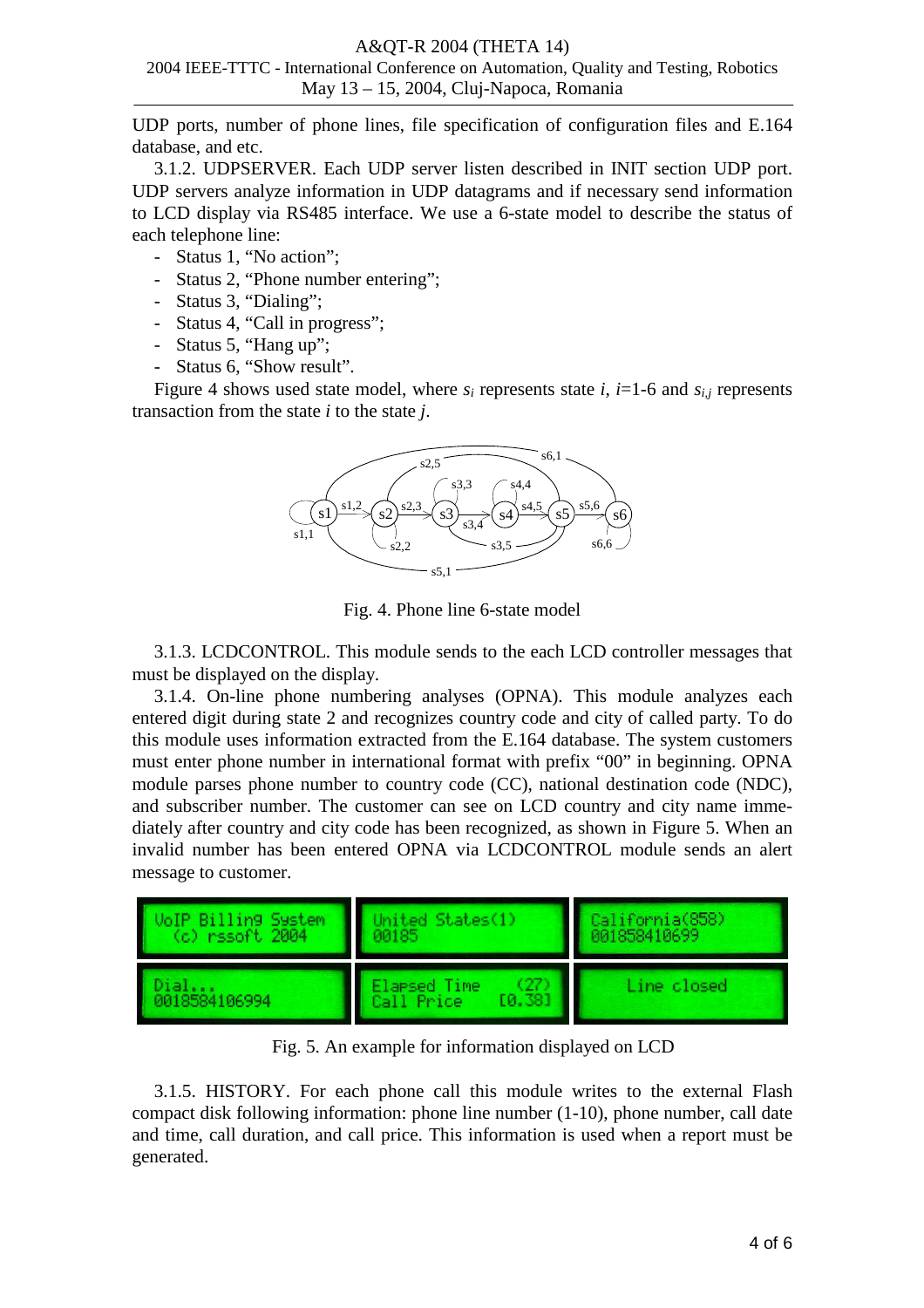#### A&QT-R 2004 (THETA 14) 2004 IEEE-TTTC - International Conference on Automation, Quality and Testing, Robotics

# May 13 – 15, 2004, Cluj-Napoca, Romania

3.1.6. PRINT. After each call this module sends billing information to the printer. Communication with the PRINT module is realized by a message exchange. PRINT task waits for print messages. When a message is received the message exchange manager wakes PRINT task up.

3.1.7. REPORT. Most of current billing systems advertise some kind of WEB interface. The fact that the SC13 has a CGI WEB interface allows authorized persons (administrator and billing clerks) to receive information about calls in HTML or plain ASCII text format.

There are two types of reports:

- Off-line reports (call statistics);
- On-line report (current status of phone lines).

When off-line report is needed user can use following filters: phone line number, geographic region (Europe, North America, etc.), country and call date / time interval. Search engine allows for country code to country name and city code to city name conversions and vice versa. REPORT module can be used and as an ISDN and PSTN phone number analyzer.

An example for off-line report in HTML format using various filter combinations is shown in Figure 6 and Figure 7.

| 7.86<br>$\mathbf{x}$<br><b>Report from VoIP Billing System</b>                                               |                              |                     |                    |                      |              |  |
|--------------------------------------------------------------------------------------------------------------|------------------------------|---------------------|--------------------|----------------------|--------------|--|
|                                                                                                              |                              |                     |                    |                      |              |  |
| Line                                                                                                         | Country (City)               | <b>Phone Number</b> | Date / Time        | <b>Call duration</b> | <b>Price</b> |  |
|                                                                                                              | U.S., California (La Jolla)  | +18584106994        | 27.01.2004 / 10:01 | 00:27                | 0.38         |  |
|                                                                                                              | U.S., Toll free number       | +18774763674        | 27.01.2004 / 10:15 | 00:15                | 0.23         |  |
|                                                                                                              | U.S., Minnesota (Twincities) | +17637853500        | 24.01.2004 / 14:21 | 101:13               | 1.10         |  |
|                                                                                                              | U.S., Georgia (Atlanta Nw)   | +17708526114        | 07.02.2004 / 18:07 | 00:55                | 0.83         |  |
|                                                                                                              | U.S., Florida (Orlando)      | +14078502422        | 07.02.2004 / 18:09 | 00:13                | 0.20         |  |
|                                                                                                              | U.S., Illinois (Northbrook)  | +18472914816        | 13.02.2004 / 15:46 | 00:03                | 0.08         |  |
| $Print$ $@$<br>$F$ ilters: $F$<br>Search: $\Box$<br>Home: $\bigoplus$<br>Report Time:12.02.2004 (Thu), 18:13 |                              |                     |                    |                      |              |  |
| Copyright (C) RS Soft, 2003-2004                                                                             |                              |                     |                    |                      |              |  |

Fig. 6. Off-line report in HTML format

(Filters: Phone line=1, Country=U.S.A., Date=20.01.2004-15.02.2004)

| $\frac{618}{186}$<br>⊠<br><b>Report from VoIP Billing System</b>                                             |                          |                     |                    |                      |              |  |  |
|--------------------------------------------------------------------------------------------------------------|--------------------------|---------------------|--------------------|----------------------|--------------|--|--|
| Line                                                                                                         | Country (City)           | <b>Phone Number</b> | Date / Time        | <b>Call duration</b> | <b>Price</b> |  |  |
|                                                                                                              | Bulgaria, (Gabrovo)      | +3596624319         | 10.02.2004 / 09:34 | 101:23               | 0.05         |  |  |
|                                                                                                              | Bulgaria, (M-TEL GSM BG) | +359887285445       | 10.02.2004 / 10:55 | 1 01:09              | 0.17         |  |  |
|                                                                                                              | Switzerland, (Bern)      | +41318797070        | 10.02.2004 / 13:12 | 1 00:58              | 0.24         |  |  |
| 2                                                                                                            | Spain, (Barcelona)       | +34935824430        | 10.02.2004 / 16:13 | 101:15               | 0.31         |  |  |
| Home: $\bigoplus$ Filters: $\bigcap$<br>$Print: [$<br>Search: $\Box$<br>Report Time: 17.02.2004 (Tue), 20:25 |                          |                     |                    |                      |              |  |  |
| Copyright (C) RS Soft, 2003-2004                                                                             |                          |                     |                    |                      |              |  |  |

Fig. 7. Off-line report in HTML format (Filters: Geographic region=Europe, Date=10.02.2004)

The administrator after an authorized HTTP request can see status of all phone lines in real time as shown in Figure 8.